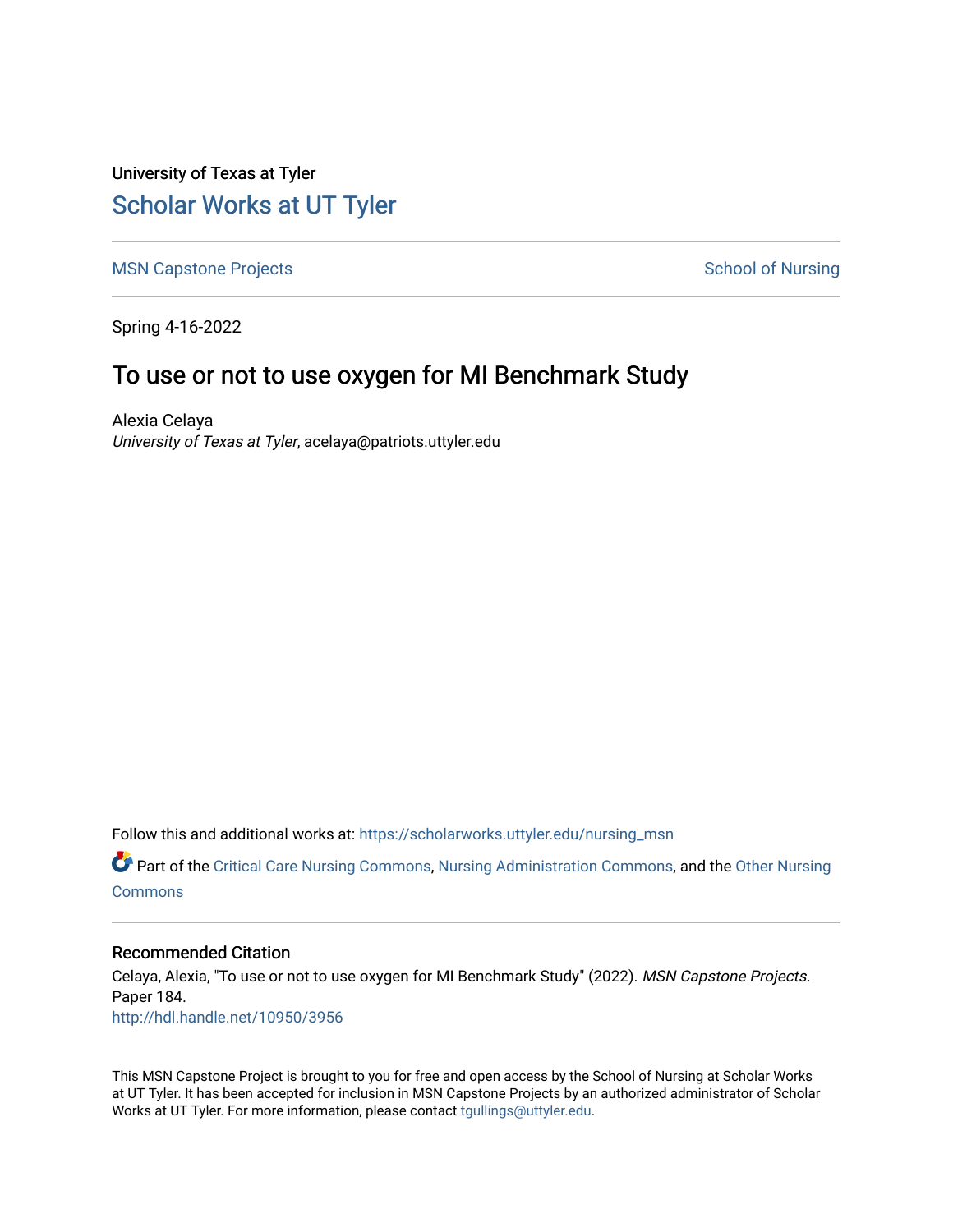To use or not to use oxygen for MI Benchmark Study

A Paper Submitted in Partial Fulfillment of the Requirements

For NURS5382

In the School of Nursing

The University of Texas at Tyler

Dr. Colleen Marzilli

by

Alexia Celaya

April 16, 2022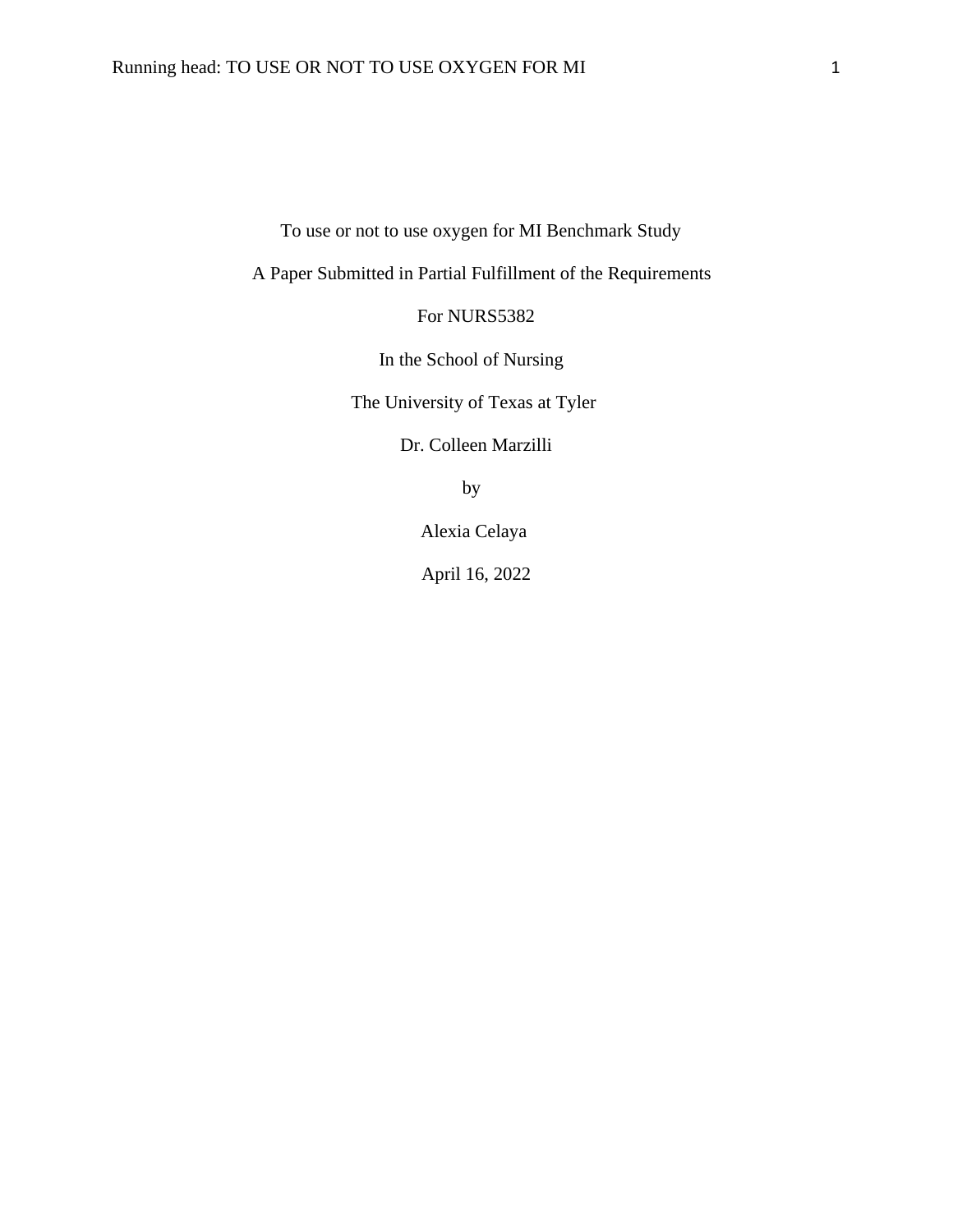# **Contents**

Acknowledgements

Executive Summary

# **Benchmark Study**

- 1. Rationale for the Project 1.1 Project Goals
- 2. Literature Synthesis
- 3. Project Stakeholders
- 4. Implementation
- 5. Timetable/Flowchart
- 6. Data Collection Methods
- 7. Costs/Benefits
- 8. Discussion of Evaluation

Conclusion/Recommendations

References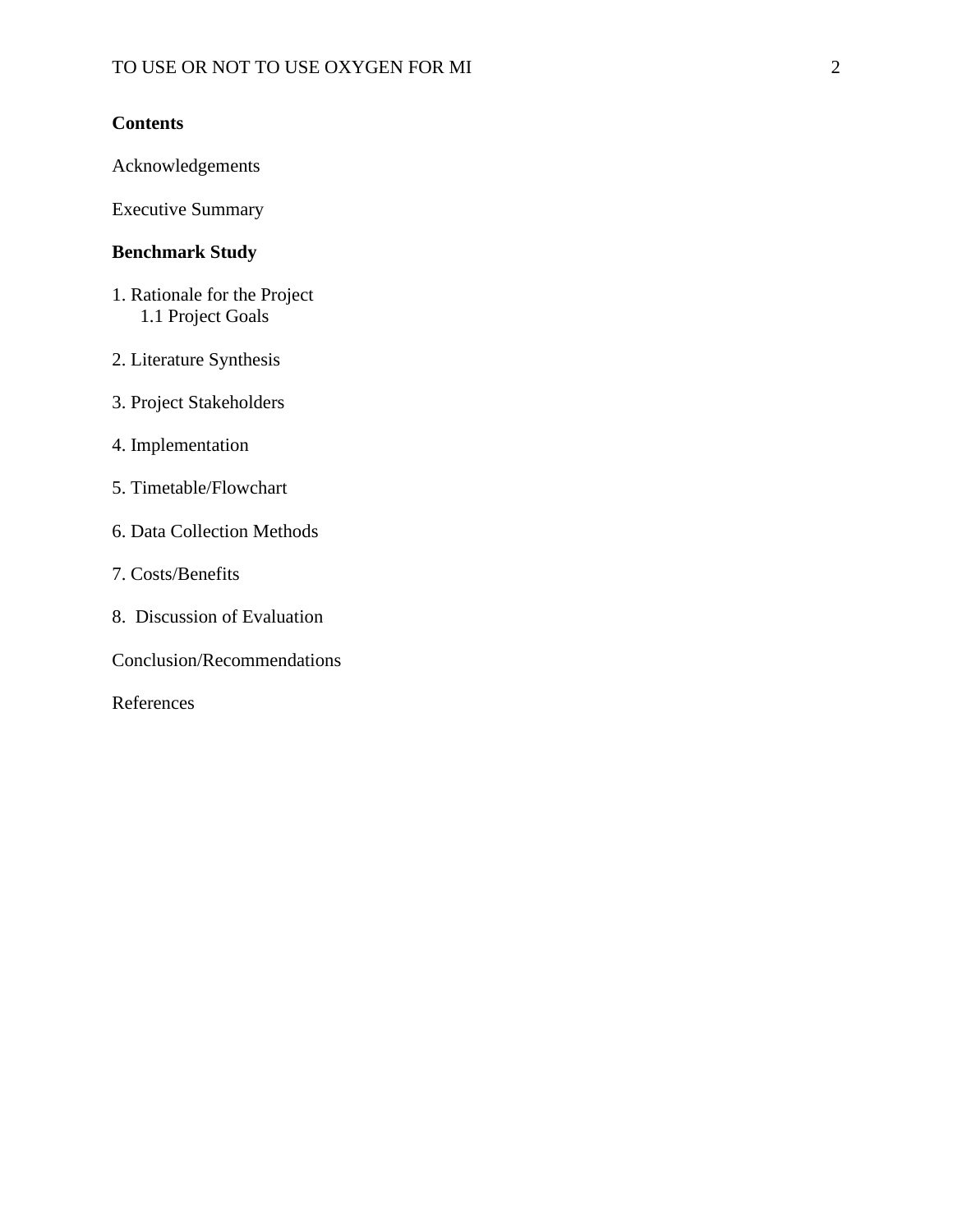## **Acknowledgements**

Many thanks to all the professors in the program that helped shape this project, for their recommendations and input. Special thanks to Dr. Collen Marzilli for your patience, understanding, and support throughout this semester. I would like to thank my family for their love and support in helping me reach my educational goals. Without your love and support, I would not be where I am today. I would also like to thank my colleagues, which I am proud to call my work family for listening to be ramble about this project. But most of all I would like to thank my mother for being my inspiration and without her knowing she taught me that anything in life is possible and that I am stronger than I believe.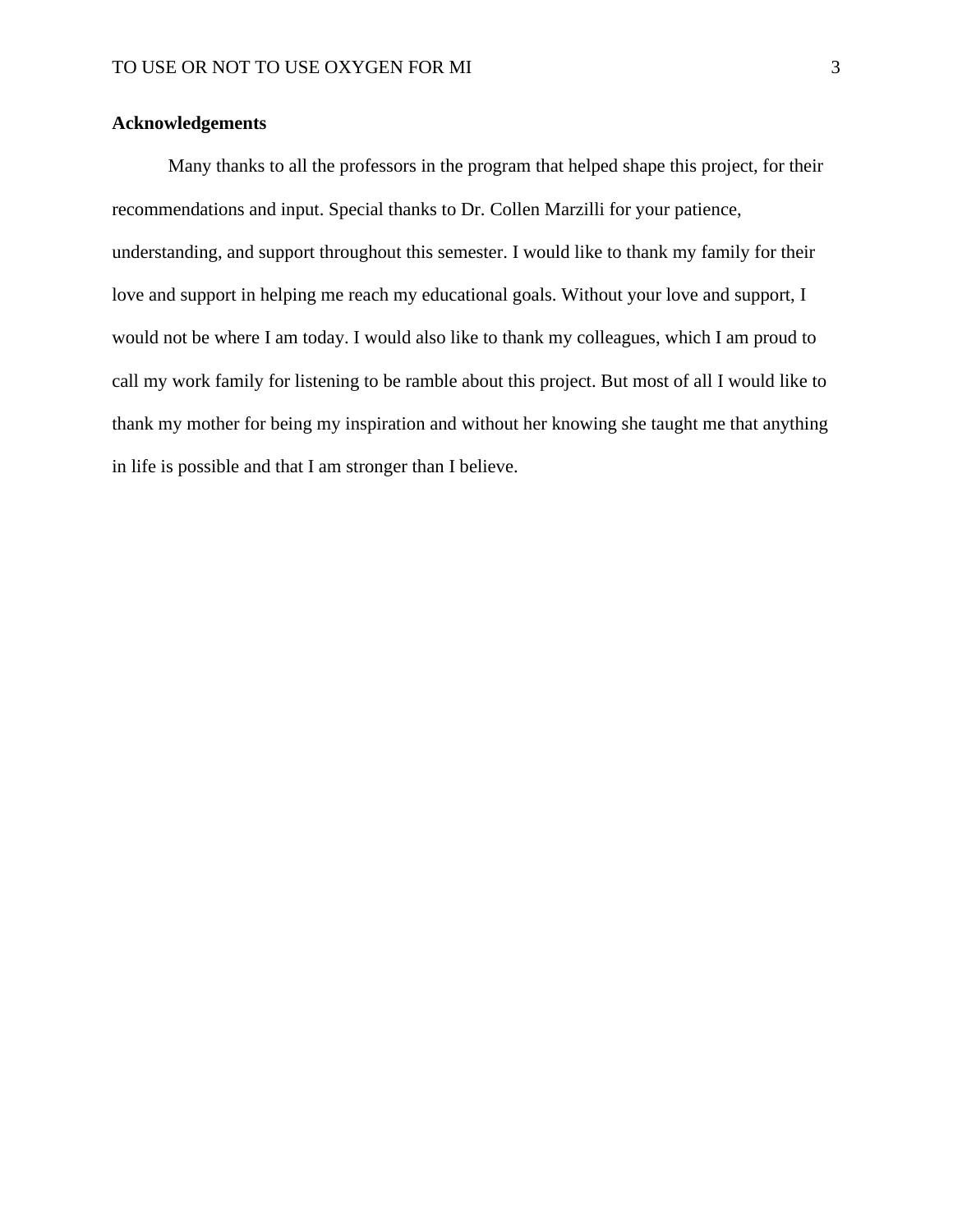## **Executive Summary**

It is a common practice for emergency personnel to administer oxygen for a patient diagnosed with a myocardial infarction. It is a well-known practice to place the patient on supplemental oxygen even if they are not hypoxic. The use of supplemental oxygen has been a cornerstone in the treatment of myocardial infarction. The rationale behind the administration of oxygen therapy is to increase oxygen delivery to the myocardium, therefore limiting the infarct size and future complications (Hofmann et al., 2017). The use of supplemental oxygen on normoxic patients has been challenged due to the possibility of causing further injury to the myocardium. Above normal oxygen levels in the blood can cause coronary vasoconstriction and increase the production of reactive oxygen species, potentially contributing to reperfusion injury (Hofmann et al., 2017). Acute myocardial infarction is 1 of the 5 most expensive causes of hospitalization, any complications increase the total cost and can lead to re-admissions or recurrent emergency department visits. Under the Hospital Readmissions Reduction Programs (HRRP), Medicare will not pay for a re-admission within 30 days of the patient being discharged, meaning that hospitals will pay the expenses generated. It is important to minimize complications and be more cautious in the administration of supplement oxygen. The PICOT question developed is: In hemodynamically stable patients that present to the ED with an acute MI(P) does the usage of supplemental oxygen given upon arrival to the ED (I) compared to no usage of supplemental oxygen (C) affect mortality (O) after 1 month from hospitalization (T)?

#### **1. Rationale for the Project**

The use of supplemental oxygen has been used as part of the treatment for myocardial infarction for many years. In order to make the treatment easy to remember the mnemonic MONA (morphine, oxygen, nitroglycerin, and aspirin) has been taught to both nurses and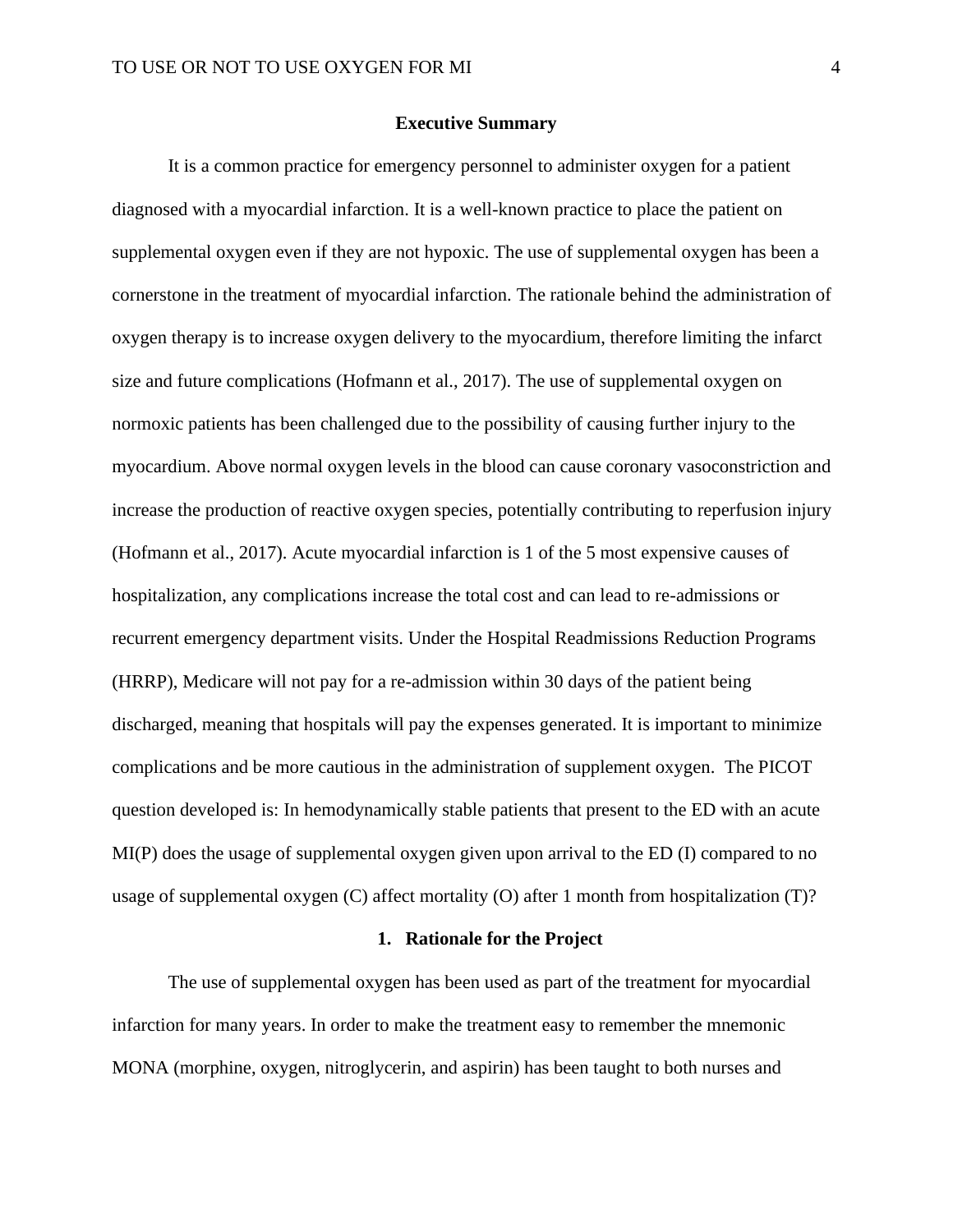physicians. Oxygen should be administered if the patient is showing signs of decreased oxygenation through hypoxia with an oxygen saturation less than 90%. In patients that have an oxygen saturation equal to or greater than 90% the use of supplemental oxygen is not necessary. Tension in the blood due to increased oxygen may cause harmful effects due to vasoconstriction of the vasculature and a generation of free radicals that could lead to reperfusion injury (Hofmann & James, 2018). Loscalzo (2017) stated that oxygen administration to patients with normal oxygen saturation that underwent surgical intervention (cardiac catheterization) had a 30% decrease in coronary blood flow. Therefore, oxygen should not be used liberally. To avoid hyperoxia, oxygen should be used as a drug within therapeutic range guidelines only when indicated to treat hypoxia (Lellouche, 2018). Oxygen like any other drug has a therapeutic range and should not be used on patients that are not hypoxic.

## **1.1 Project Goals**

The goal of this benchmark study is to determine of supplemental oxygen on normoxic patients is detrimental and provide data so that the chest pain protocol at my facility is updated specifying the use of supplemental oxygen. Data demonstrated that routine administration of supplemental oxygen in cardiac patients has untoward effects (Amsterdam et al., 2014). The most recent AHA guidelines state "supplemental oxygen should be administered to patients with NSTE-ACS with arterial oxygen saturation less than 90%, respiratory distress, or other high-risk features of hypoxemia" (Amsterdam et al., 2014). Another goal is to provide education based on the updated AHA recommendations as many nurses still practice based on the outdated guidelines. Recent studies suggest that high arterial oxygen concentrations may harm various organs or worsen outcomes.

## **2. Literature Synthesis**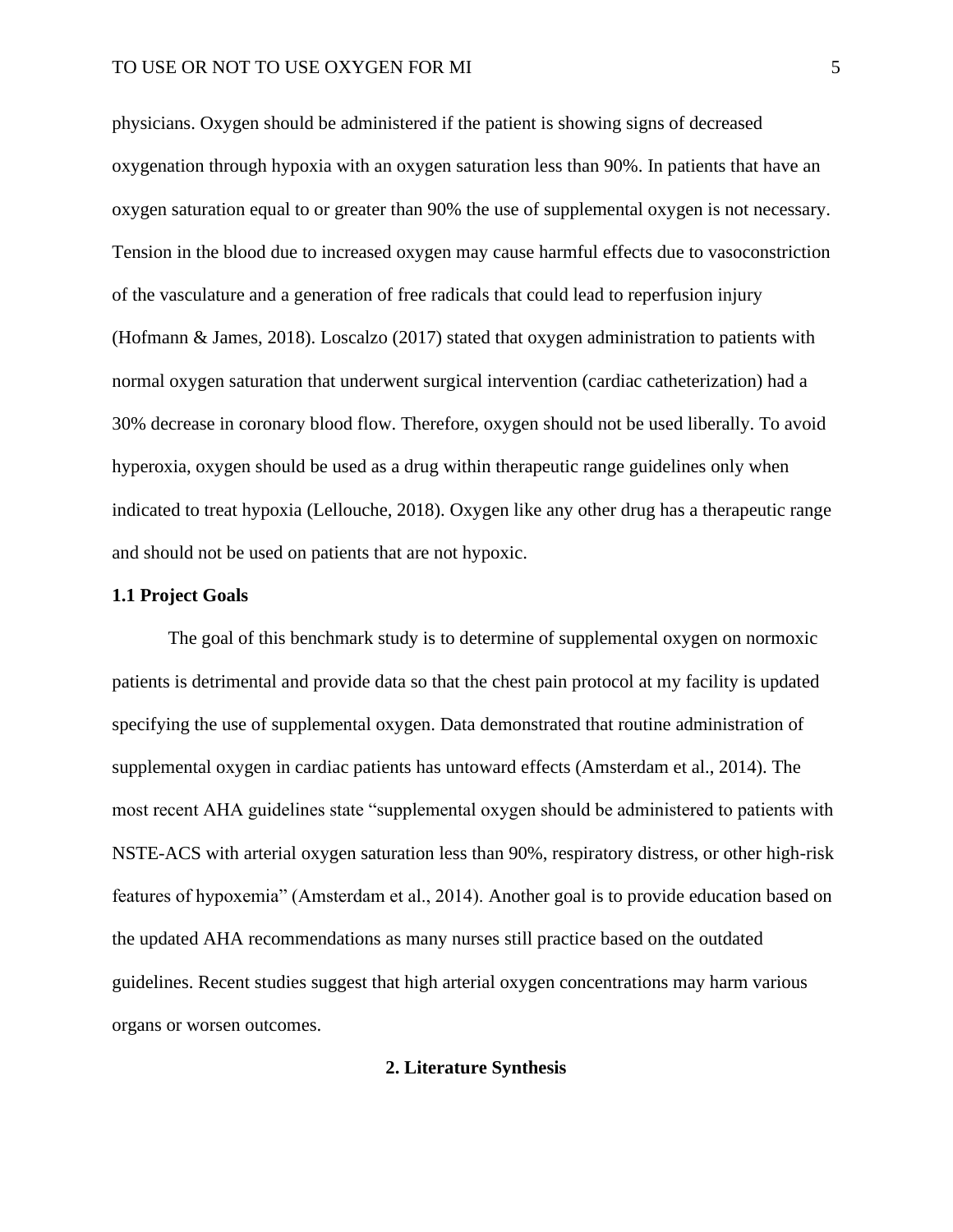The first research article is a randomized controlled trial that aimed to determine if the use of supplemental oxygen impacts clinical outcomes and/or procedural outcomes. In total 2807 patients were randomized to receive oxygen at 6L/min for 6-12 hours or ambient air. In order to be included in the study patients had to be 30 years or older and have an oxygen saturation greater than 90%. The incidence of death at one year was 6.3% in the patients randomized to the oxygen group and 7.5% to the patients randomized to the ambient air group (Hofmann et al., 2018). Oxygen therapy did not reduce the rate of mortality at one year or at short term. It is important to mention that the oxygen therapy used during the trial was moderate and hyperoxia was avoided.

The second article is a randomized controlled trial whose aim was to determine if the routine use of supplemental oxygen administration is associated with harmful or beneficial effects (Stub et al., 2015). Due to these results, there remains uncertainty on the use of supplemental oxygen for treatment of myocardial infarction. Despite its potential adverse effects, oxygen continues to be administered to approximately 90% of patients with myocardial infarction. Patients were excluded if they presented with an oxygen saturation that was less than 94%. 470 patients were included in the study, 218 patients were randomized to the oxygen group and 223 patients were randomized to the no oxygen group. The results suggest that withholding routine oxygen therapy is safe in normoxic patients with an acute MI (Stub et al., 2015).

Another randomized controlled trial was done to determine the threshold at which oxygen therapy begins to increase myocardial injury. The findings suggest that exposure to supplemental oxygen in the first 12 hours after a STEMI causes a significant increase in myocardial injury due to patients experiencing a 17%-21% increase in myocardial infarct size (Nehme et al., 2016). The high oxygen concentrations seen in the oxygen exposure groups indicated hyperoxia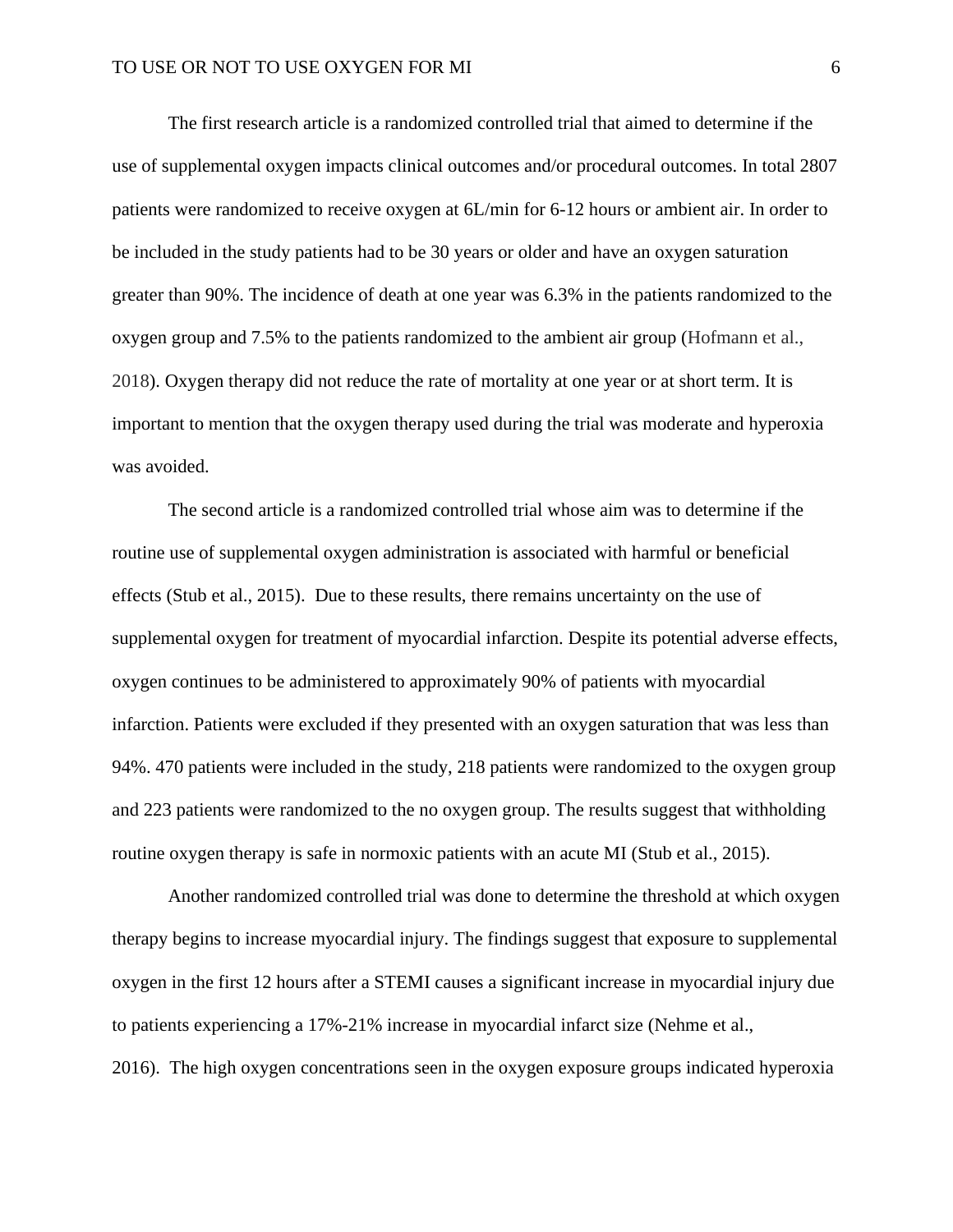causing greater myocardial injury due to a reduction in coronary blood flow and an increase in vascular resistance (Nehme et al., 2016). At a 6-month follow-up the morality was as follows 4.7% for the no oxygen group, 5.0 for the low supplemental oxygen, 4% for the moderate oxygen, and 5.9% for the high flow oxygen.

A randomized controlled study was done to in which patients were randomized to receive oxygen at a high concentration or titrated oxygen for 6 hours. High concentration consisted of 6L/min of oxygen via a concentration mask. The titrated oxygen was delivered via nasal cannula. There were 1 of 68 and 2 of 68 deaths in the high concentration and titrated oxygen groups. The mortality from this study "identified a fixed effects odds ratio of death associated with high concentration oxygen therapy of 2.2" (Ranchord et al., 2012).

A meta-analysis study was done reviewing randomized controlled trials in any language to assess the effects of routinely used oxygen for acute MI with the primary outcomes being death and pain. The interventions of the studies that were researched were the administration of supplemental oxygen compared to room air. One of the randomized controlled studies showed that the risk ratio of death was 2.89 greater in participants receiving oxygen compared to room air (Cabello, Burls, Emparanza, Bayliss, & Quinn, 2016). A Cochrane analysis of 3 trials "showed a 3-fold higher risk of death for patients with a confirmed MI treated with oxygen than patients managed on room air (Cabello, Burls, Emparanza, Bayliss, & Quinn, 2016).

A systemic review was conducted for randomized controlled trials to compare the outcomes of oxygen therapy versus no oxygen therapy in post-acute myocardial infarction settings. The intervention for this study was providing oxygen supplementation to patients who are not hypoxic with an acute MI. Delivering more than 50% fraction of inspired oxygen to critically ill patients with oxygen saturation greater than 92% resulted in less oxygenation index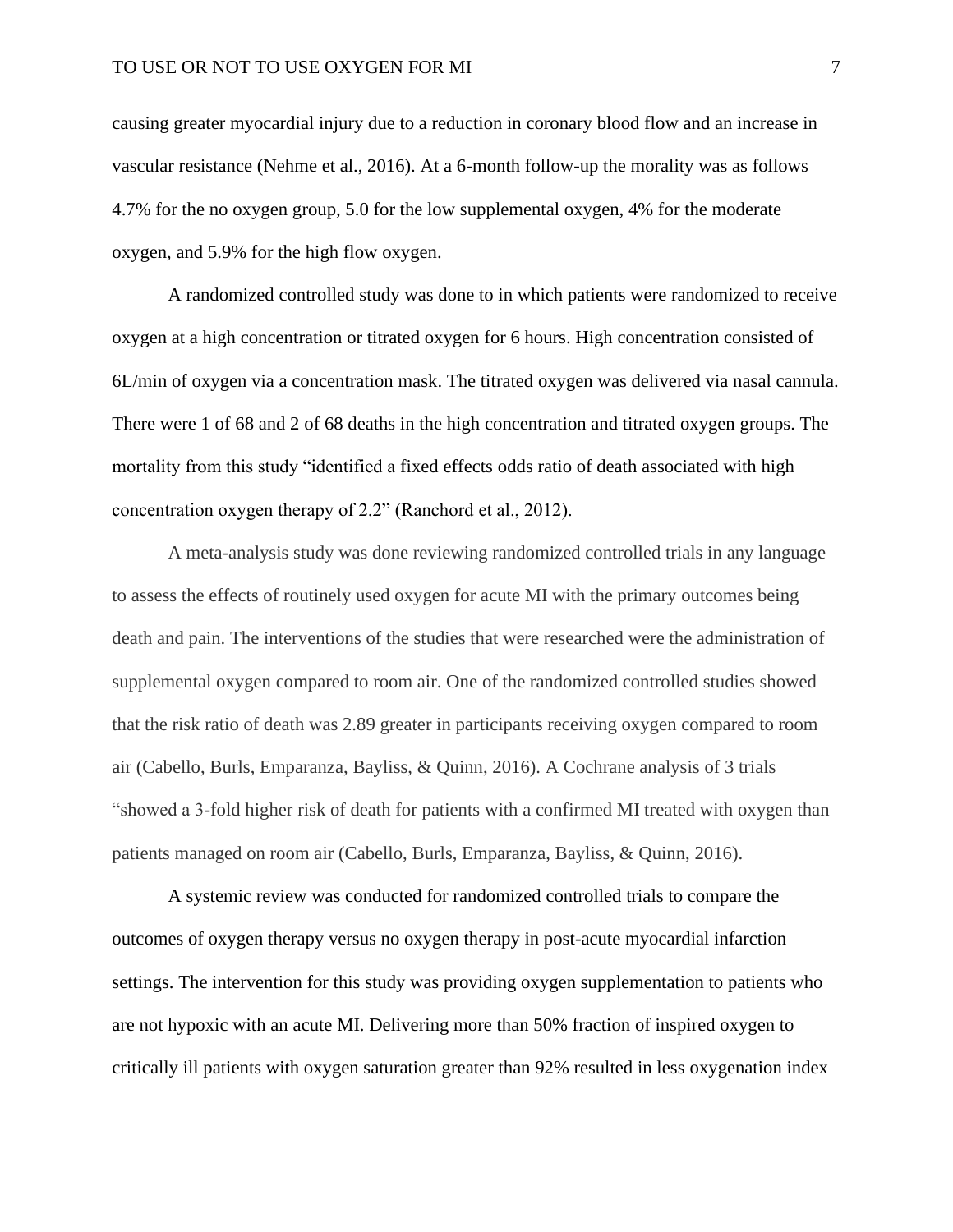in 48 hours (Abuzaid et al., 2018). There is a lack of benefit with routine oxygen administration. There are significant hemodynamic effects: a reduction in coronary blood flow, myocardial oxygen consumption, and an increase in coronary vascular disease (Abuzaid et al., 2018).

This article is a systemic review and meta-analysis of randomized placebo-controlled trials of oxygen therapy in MI. The interventions of the studies that were researched were the administration of high-flow oxygen compared to room air. Hyperoxia may result in a marked reduction in coronary artery blood flow, increase in systemic vascular resistance and blood pressure in patients with a MI (Wijesinghe et al., 2009). The evidence suggests that the routine use of high-flow oxygen in uncomplicated MI may result in a greater infarct size and increase the risk of mortality (Wijesinghe et al., 2009).

A randomized controlled trial was done in critically ill patients whose aim was to determine whether a conservative oxygenation strategy was more beneficial than a conventional oxygen strategy. Oxygen supplementation titrated to a more conservative oxygen saturation was associated with improved outcomes (Girardis et al., 2016). Conservative oxygen supplementation was associated with less non-respiratory organ dysfunction and greater reduction in lactate levels (Girardis et al., 2016).

A systemic review and meta-analysis was conducted to review the efficacy and safety of liberal versus conservative oxygen therapy in acutely ill patients. The main outcomes were mortality and morbidity. A liberal oxygen strategy increased the risk of death at 30 days (Chu et al., 2018). Excessive oxygen can promote vasoconstriction, inflammation, and oxidative stress. The dissociation curve indicates that even small changes in SpO2 could be harmful because they lead to large increases in PaO2.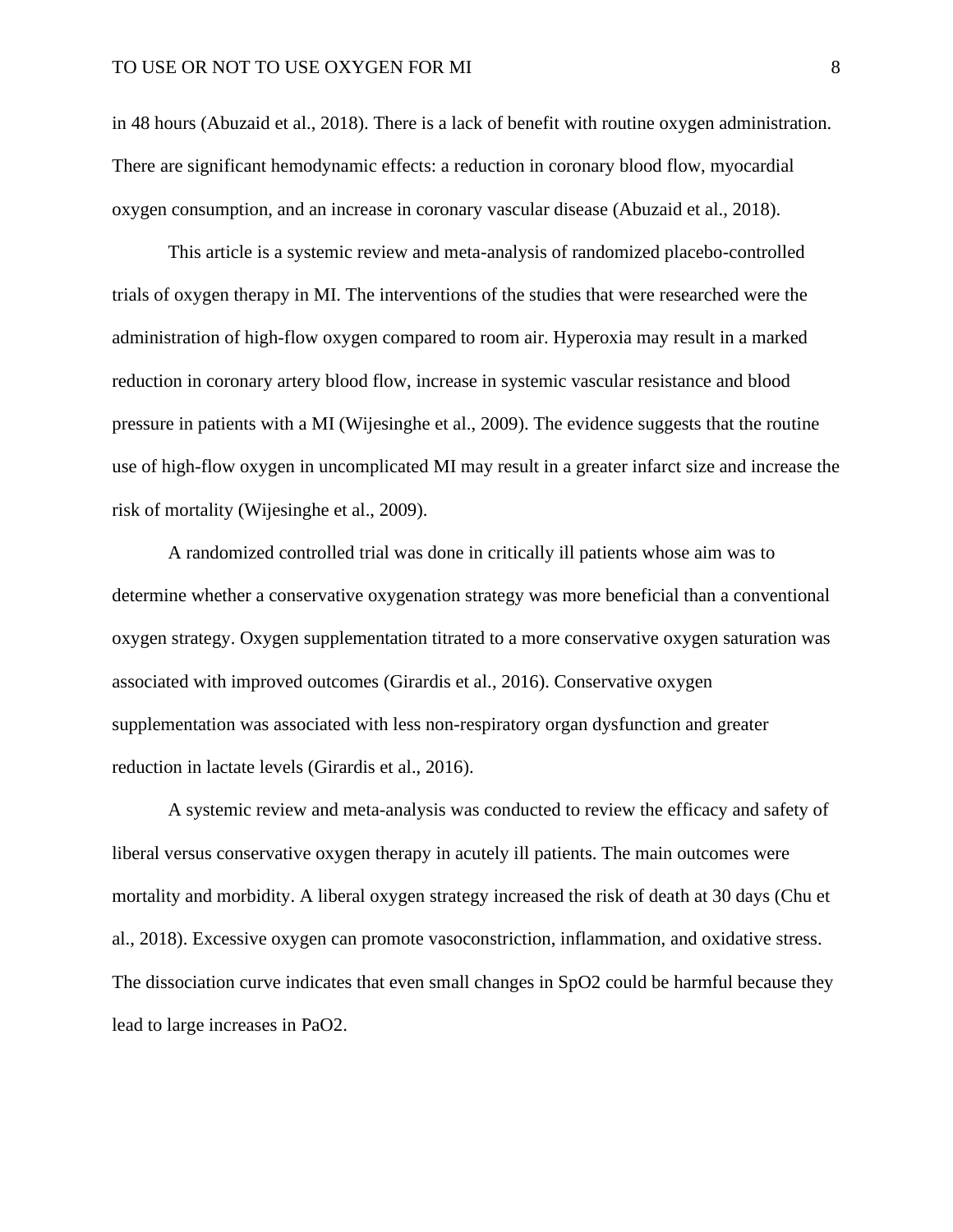The purpose of the study was to perform a systemic review and meta-analysis to assess the effectiveness and safety of oxygen therapy for patients with AMI. The intervention for this study was oxygen therapy for 1 hour or more at any stage withing 24 hours after onset of AMI. Over 90% of patients with AMI receive routine use of oxygen. There was no beneficial, statistically significant association between oxygen therapy and AMI (Li et al., 2018). The hyperoxia may play a vital role in the reduction of coronary blood flow due to a mean increase in vascular resistance functioning at the level of the microvascular vessels (Li et al., 2018).

A systemic review was conducted for RCT's to compare the outcomes of oxygen therapy versus no oxygen therapy in post-acute myocardial infarction settings. The intervention for this study was providing oxygen supplementation to patients who are not hypoxic with an acute MI. Delivering more than 50% fraction of inspired oxygen to critically ill patients with oxygen saturation greater than 92% resulted in less oxygenation index in 48 hours (Abuzaid et al., 2018). There is a lack of benefit with routine oxygen administration. There are significant hemodynamic effects: a reduction in coronary blood flow, myocardial oxygen consumption, and an increase in coronary vascular disease (Abuzaid et al., 2018).

The purpose of the study was to synthesize the evidence from randomized controlled trials (RCTs) that investigated the effects of supplemental oxygen therapy compared with room air in patients with suspected or confirmed AMI. Oxygen therapy seems to have no additional benefit in patients with normal baseline oxygen levels (Sepehrvand et al., 2018). In a survey done, 55% of (emergency department, cardiology, and ambulance staff) believed that oxygen reduces the risk of death in AMI and 98.3% reported a routine use of oxygen (Sepehrvand et al., 2018). Oxygen therapy did not reduce the risk of 30-day mortality.

## **3. Project Stakeholders**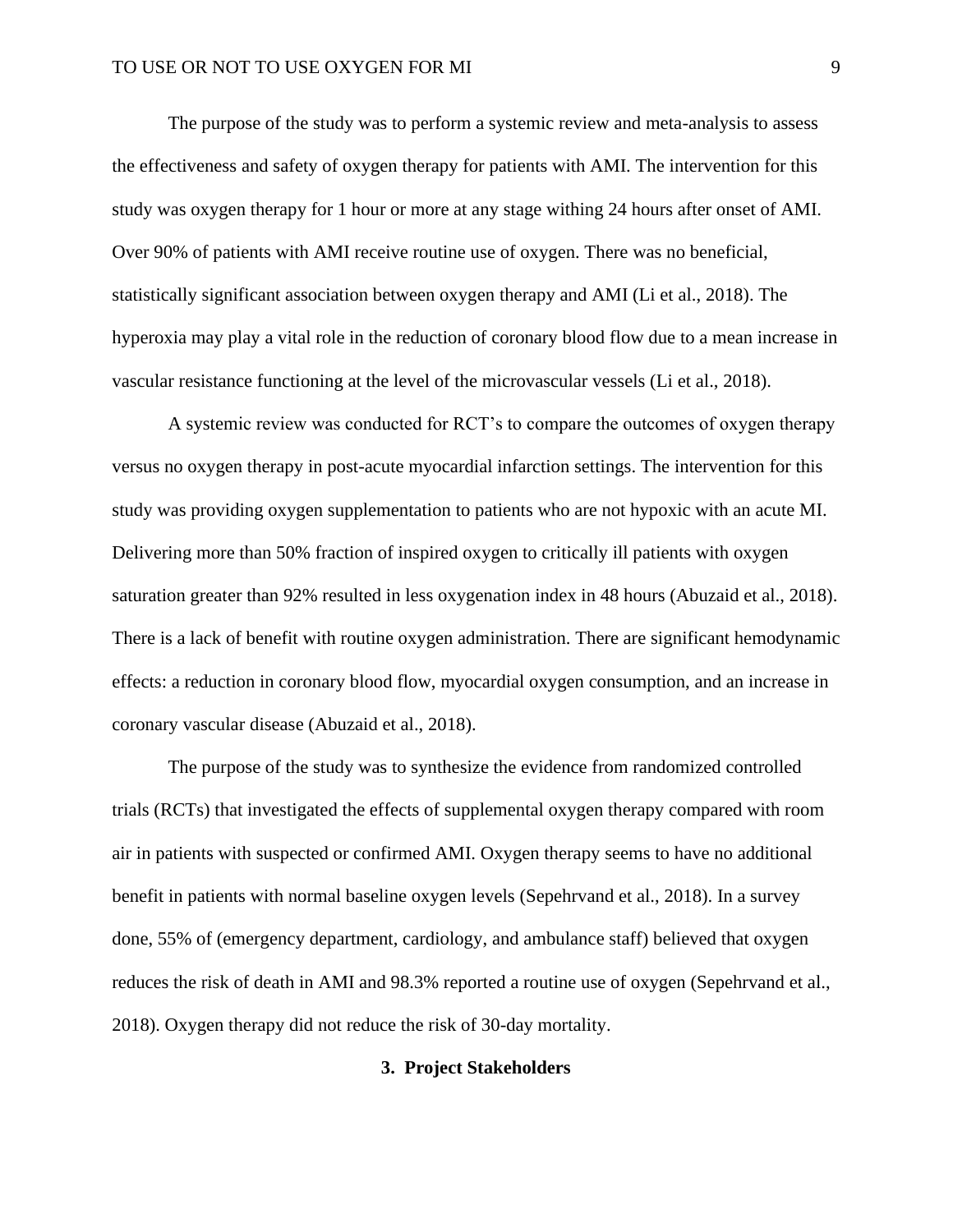The gatekeepers of this project are administrators. While administrators are responsible for clinical practice and ensuring quality care, in order to make change it is essential to have the permission of the hospital administrators. A leadership team needs to be established that includes personnel that is directly and indirectly involved in the care of patients diagnosed with a myocardial infarction. These personnel will be bedside nurses and CNA's/nurse techs. The barriers that are foreseen are clinical staff that have been practicing for many years could be resistant to change. A lack of knowledge and skills can create barriers to delivering evidencebased care due to a weak belief in the value of evidence-based practice (Melnyk & Fineout-Overholt, 2015). The best way to eliminate those barriers is through extensive training and education in regard to the topic as well as the need for change.

## **4. Implementation**

The most appropriate model to implement changes is The Iowa Model. "This model outlines multiphase change process with feedback loops" (Melnyk, B., & Fineout-Overholt, 2015, p.389). Steps that need to be taken are forming an interdisciplinary team of stakeholders to analyze and synthesize evidence, design a pilot, and deem whether the results are appropriate for this practice. The Iowa model best correlates to the needs and structure of the organization and implementation process required for success of the project.

The first step is to evaluate current practice in the Emergency Department regarding the administration of supplemental oxygen for patients that are not hypoxic and diagnosed with acute myocardial infarction. To help engage staff and stakeholders I would need to build excitement for the EBP by demonstrating the link between proposed EBP changes and desired patient outcomes, as well as building a passionate, compelling case to drive change (Rodgers et al., 2019). An implementation team would then be established which would be responsible for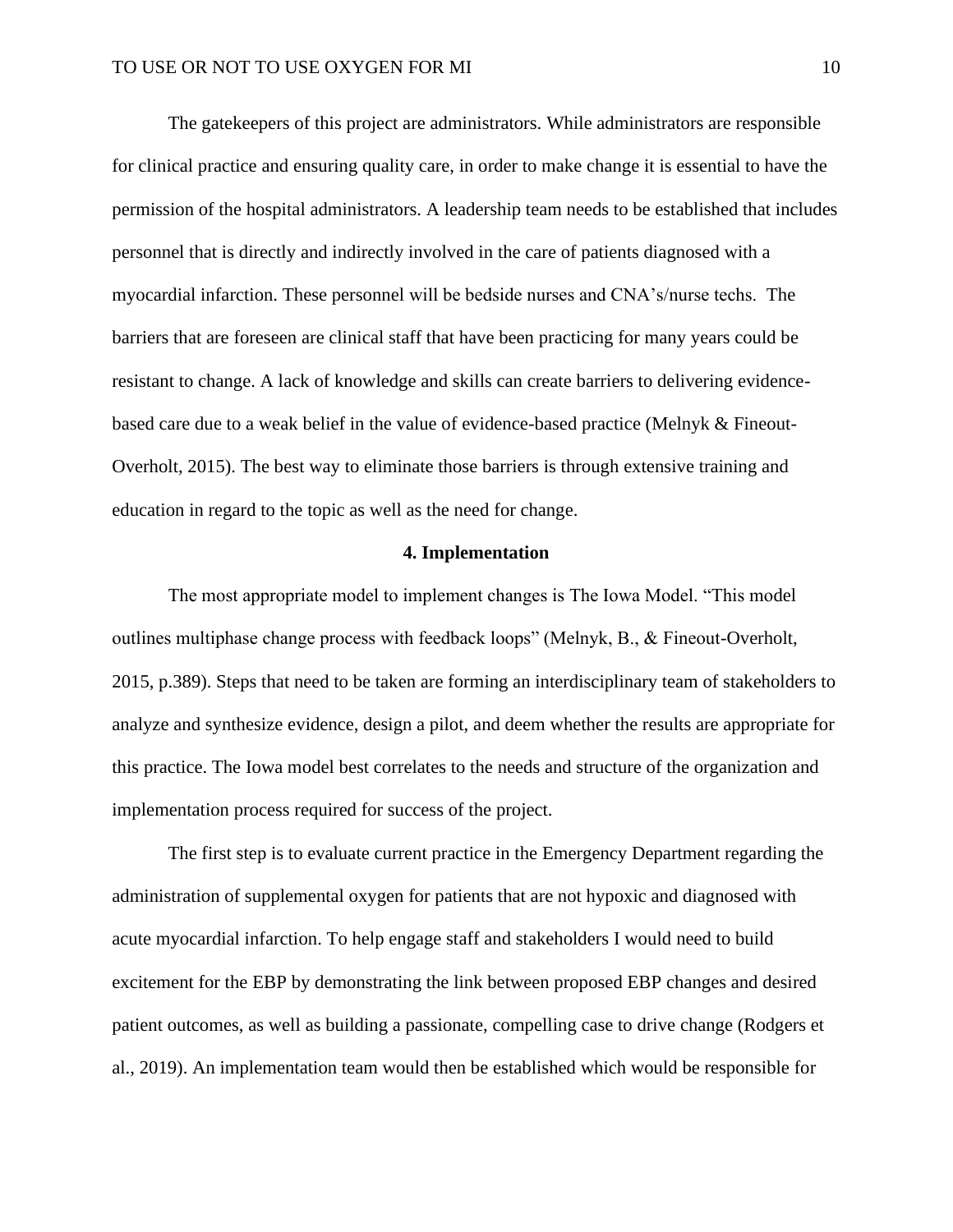conducting searches of evidence-based articles that support the proposed change. The evidence will then be appraised and disseminated. Practice recommendations will be formulated based on the evidence. Stakeholder resistance and barriers wills be assessed early because it can result from numerous factors including hesitation to break traditional practice, unfamiliarity with how evidence will improve patient outcome, or misconceptions regarding time and effort needed to implement practice change (Rodgers et al., 2019). The practice change will be implemented and after an adequate amount of time follow-up data will be collected to measure clinical outcomes. The data collected will be analyzed and the practice/processes will be refined.

#### **5. Timetable/Flowchart**

The development of the PICOT question was initiated during the beginning of the program. The question was tweaked multiple times. At first the main focus was solely on the diagnosis of STEMI (ST elevation myocardial infarction). There were not enough articles that covered just STEMI, so it was changed to acute myocardial infarction. The initial time frame was one year, however, it was not a realistic time frame due to the length of the semesters, so it was changed to one month. Due to the pandemic, the project was unable to be implemented and it became an Evidence-Based Benchmark Study. The project will be presented to administration for approval in May 2022 now that coronavirus cases are in decline and the Cath lab is now fully operational.

#### **6. Data Collection Methods**

Data collection was through the review of studies whose dependent variable was the administration of supplemental oxygen on patients diagnosed with acute myocardial infarction. The studies sought to provide evidence that the use of oxygen on patients that are not hypoxic may have negative complications. If the project is approved, data collection will be done by the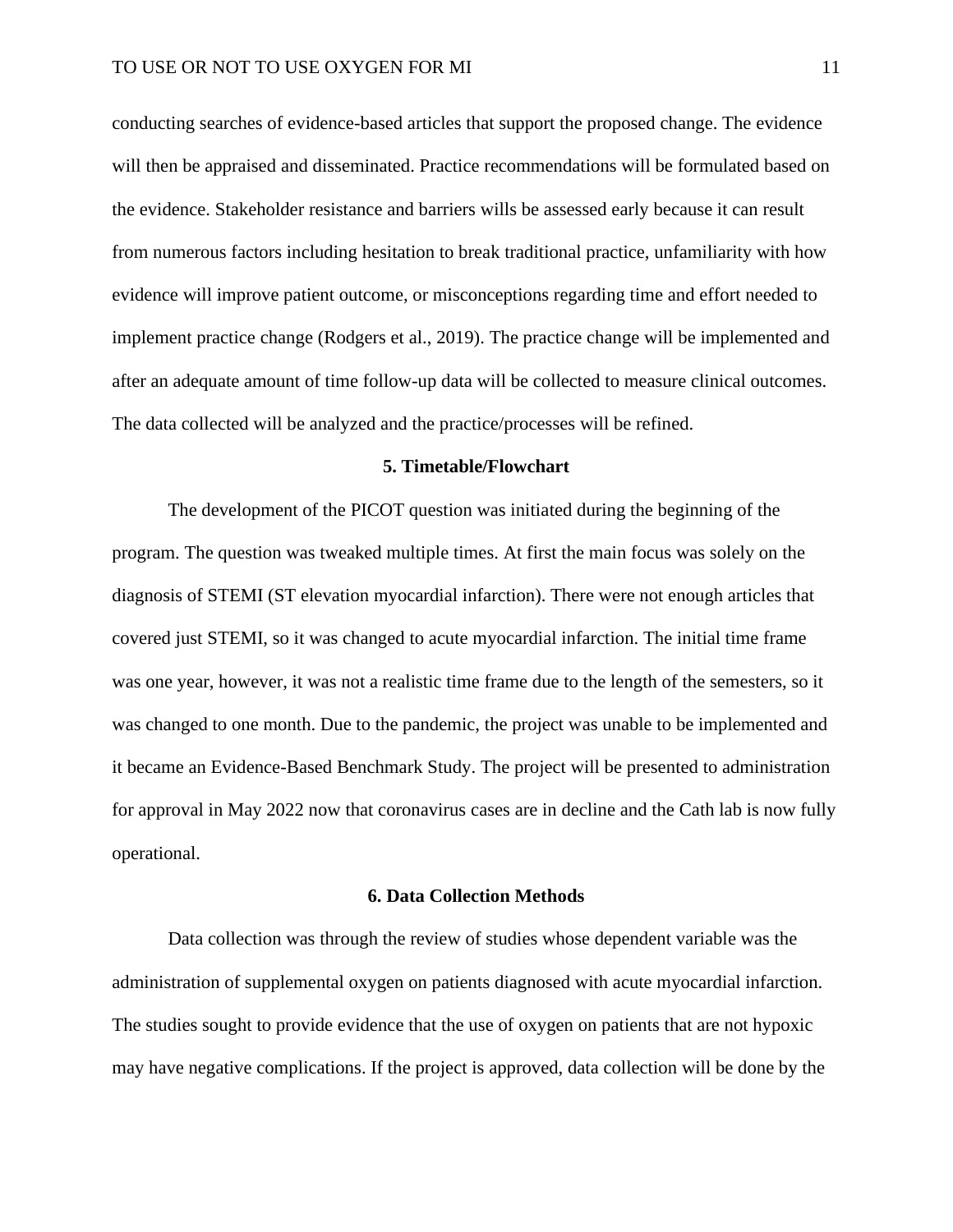chest pain performance improvement coordinator through audits. The main components that will be audited are room air, oxygen, how many liters of oxygen, cardiac biomarkers, complications (stroke, death, recurrent MI), and re-admission. The data will be compiled and reviewed to assess if there are any correlations between those administered oxygen versus room air and any complications that may have arisen. Feedback will also be generated from the nursing staff after education has been provided. The stakeholders will then meet and discuss the progress of the project after three months. Changes will be made based on the results generated.

#### **7. Costs/Benefits**

Acute myocardial infarction (AMI) is included under the Hospital Readmissions Reduction Programs (HRRP) from the Centers for Medicare and Medicaid Services (CMS). A readmission is defined as patient admission to a hospital within 30 days after being discharged from an earlier hospital stay at the same hospital (*Hosp. Readmission reduction*, n.d.). The 30 day all-cause readmission rate is the percentage of patients aged 18 and older who returned to the hospital within 30 days of discharge. When a Medicare patient is readmitted within 30 days, the hospital is not paid anything for the second admission. The HRRP programs incentivizes hospitals for the coordination of care and reduction of complications to decrease readmissions. Therefore, if there are complications related to the use of oxygen and the patient is re-admitted the hospital will have to pay for the stay. The average re-admission expense is \$8,446, while an ICU admission is an extra \$6,667.

Average LOS is 8 days for patients with complicated or uncomplicated AMI. The most common complications in the literature were: stroke, recurrent MI, heart failure, and death. Supplemental oxygen on patients that do not need it can cause increased LOS and increased costs if any complications were to arise. If the patient is uninsured and is not able to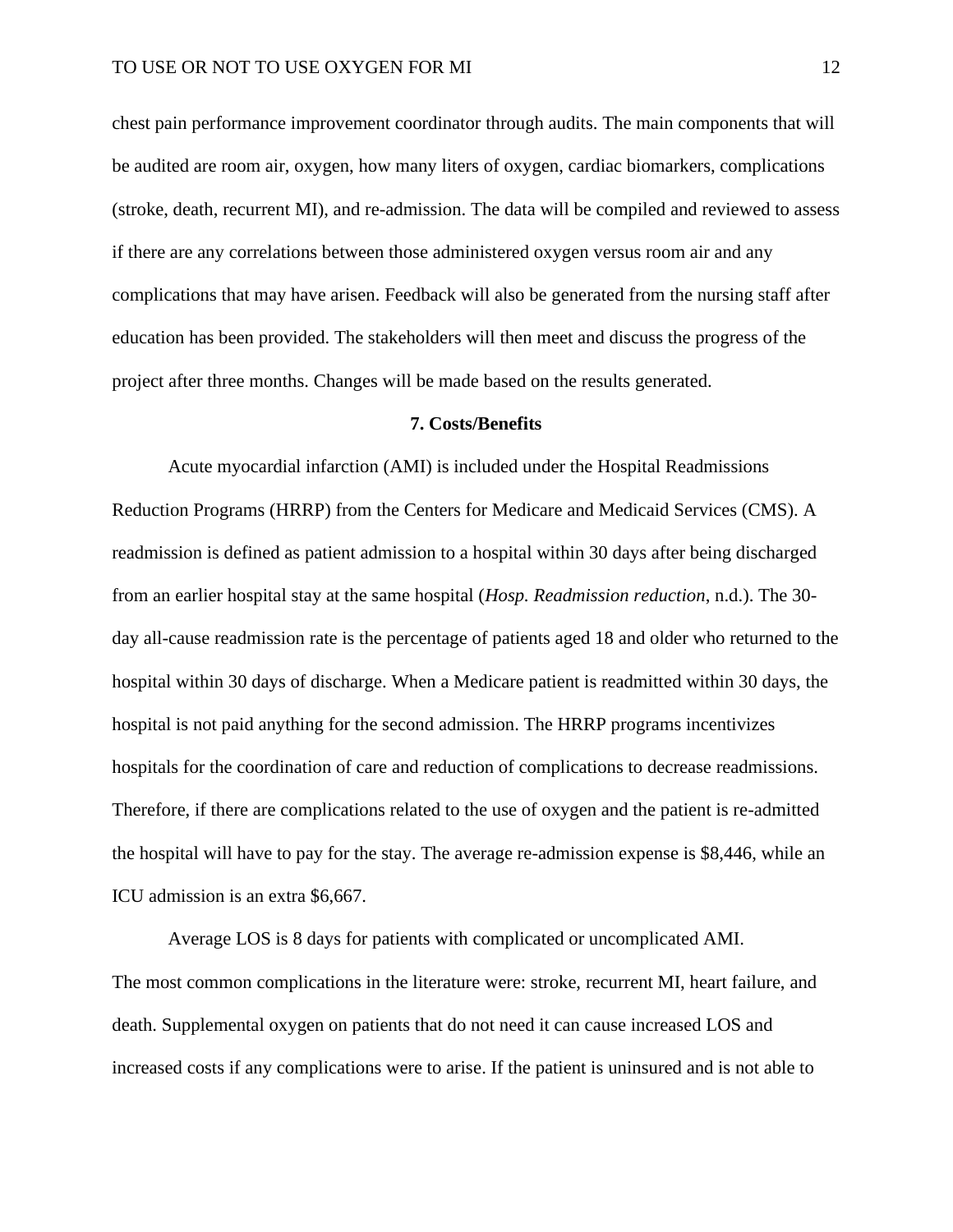pay their medical bill the hospital would be at a greater loss. If there are more complications, there is also a greater risk for re-admission within 30 days.

The resources that are needed are training and education for all clinical staff. There would be an associated cost in the education that needs to be done, whether it be in person or through competencies. The ongoing costs would be associated with continued education for personnel as well as education for new hires. The benefit of implementing the change over a period of one year will be in reduction of utilization of oxygen delivery masks, as well as a decrease in length of stay of patients.

#### **8. Discussion of Evaluation**

There is not an official evaluation of this benchmark study at this time. The data that needs to be gathered will be outcomes for the patients, the major ones being mortality, in-hospital deaths, and recurrent myocardial infarction for those patients admitted with a diagnosis of myocardial infarction. Clinical data such as the cardiac biomarker of troponin is also important to assess because it is an essential laboratory tool that determines whether there is damage to the myocardium.

Dissemination of evidence alone is not enough to sustain EBP, there needs to be an organizational culture that supports EBP (Melnyk et al., 2011). Nurse leaders also play an active role in the sustainability for EBP. As mentioned by Bianchi et al. (2018), nurse managers have a particular influential role on evidence-based practice in terms of providing a supportive culture and environment. Therefore, for this project to be sustained I would speak with upper management to have it implemented in the policies and procedures, specifically the chest pain policy.

#### **Conclusions/Recommendations**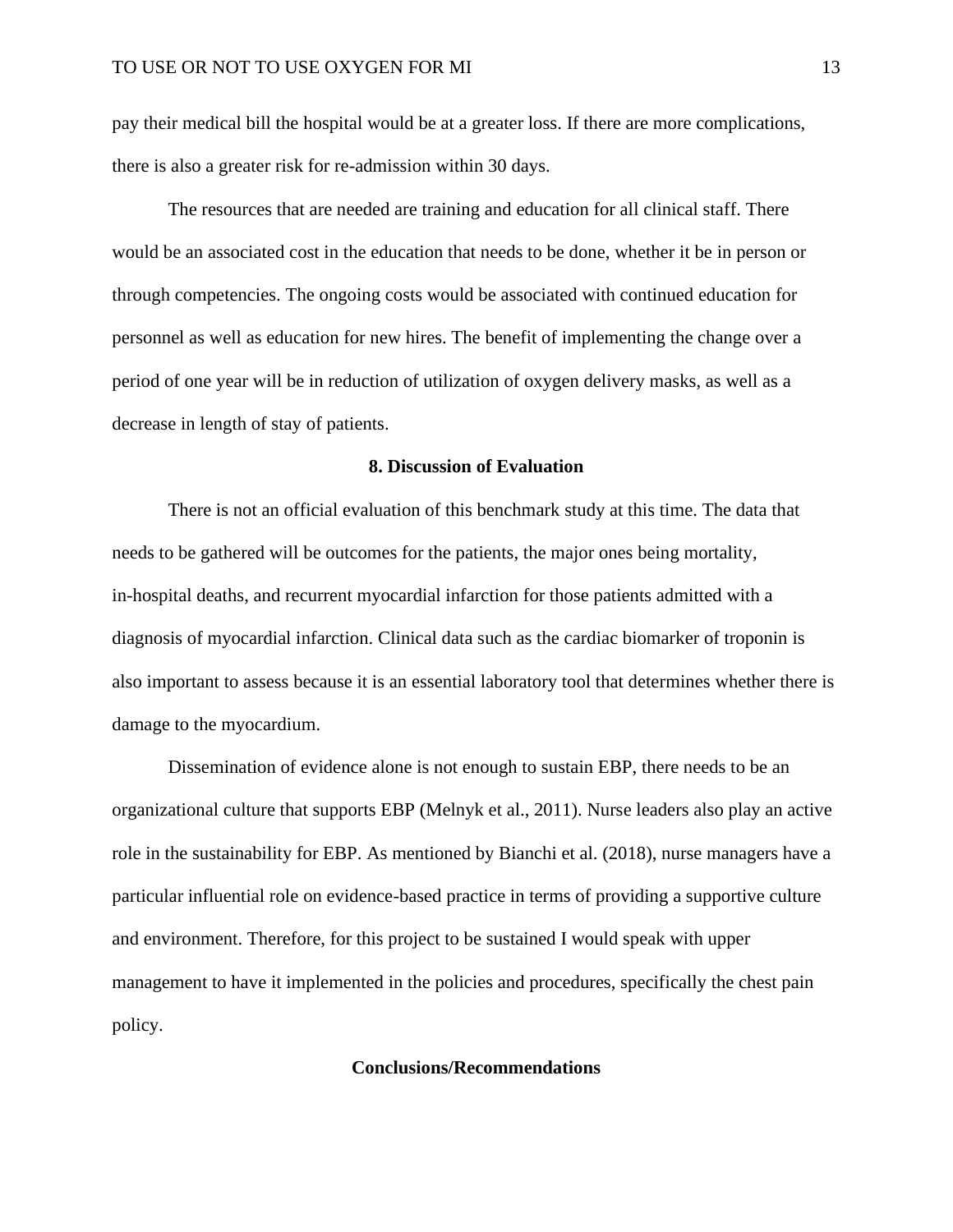The recommendation would be to continue with the synthesis of evidence as new research is being conducted and to stay up to date with the American Heart Association guidelines. The next step is the implementation of the project after it is approved by administration. The recommendation for the facility is to change protocols based on evidencebased practice. As for colleagues and patients, the recommendation is to stay informed and continue their education as new evidence comes out.

The routine use of supplemental oxygen in "cardiac patient may have untoward effects, including increased coronary vascular resistance, reduced coronary blood flow, and increased risk of mortality" (Amsterdam et al., 2014). Changing established norms and practice is not an easy task, but with the right team and mindset accompanied by evidence-based data change is possible. One of the changes that needs to be made is stopping the treatment of supplemental oxygen on patients that are not hypoxic. Education and training will be the key components in order to bring about this change in order to improve healthcare outcomes.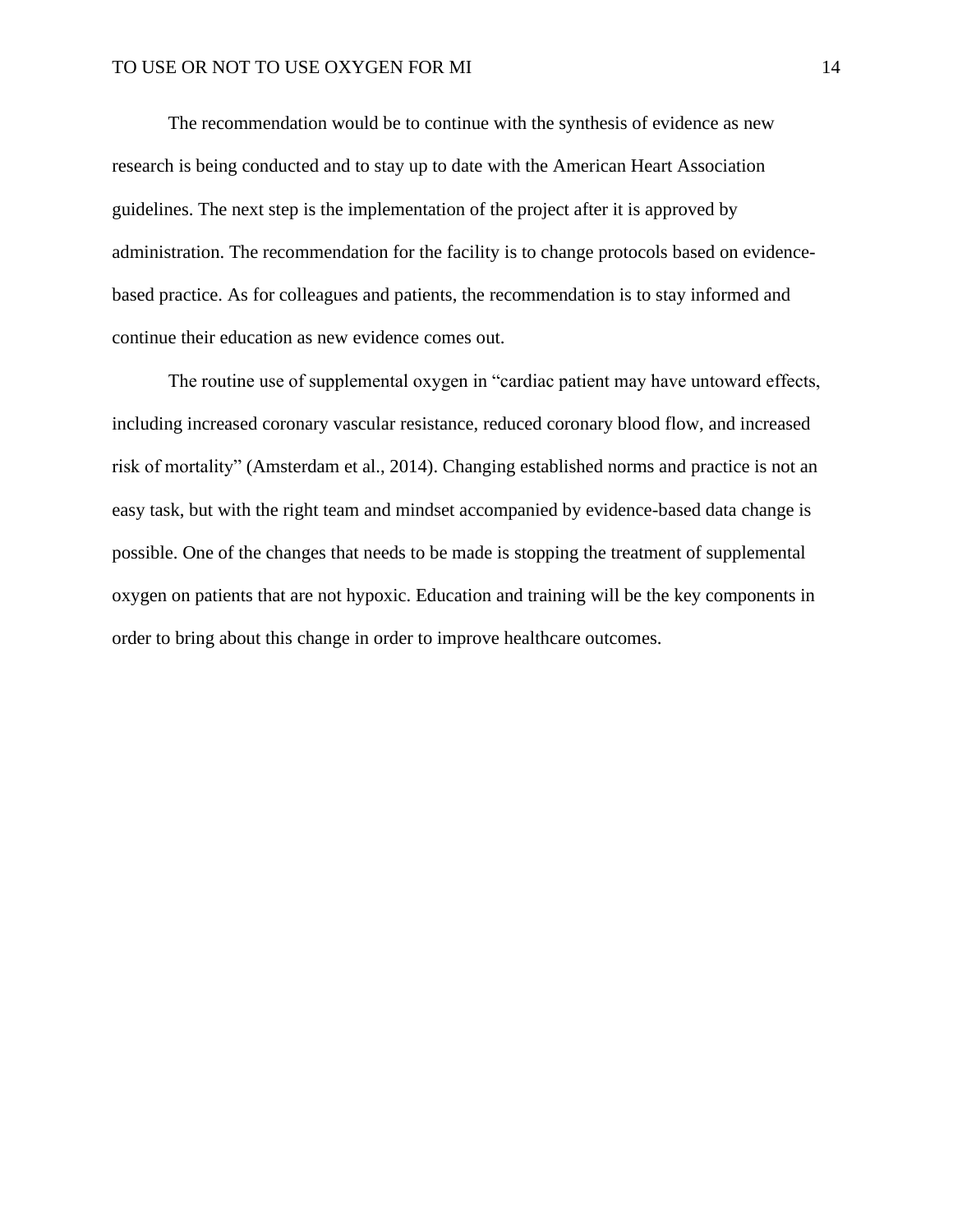## **References**

- Amsterdam, E. A., Wenger, N. K., Brindis, R. G., Casey, D. E., Jr, Ganiats, T. G., Holmes, D. R., Jr, Jaffe, A. S., Jneid, H., Kelly, R. F., Kontos, M. C., Levine, G. N., Liebson, P. R., Mukherjee, D., Peterson, E. D., Sabatine, M. S., Smalling, R. W., Zieman, S. J., & ACC/AHA Task Force Members. (2014). 2014 AHA/ACC guideline for the management of patients with non-ST-elevation acute coronary syndromes: a report of the American College of Cardiology/American Heart Association Task Force on Practice Guidelines: A report of the American college of cardiology/American heart association task force on practice guidelines. *Circulation*, *130*(25), e344-426. https://doi.org/10.1161/CIR.00000000000001
- Abuzaid, A., Fabrizio, C., Felpel, K., Al Ashry, H. S., Ranjan, P., Elbadawi, A., Mohamed, A. H., Barssoum, K., & Elgendy, I. Y. (2018). Oxygen therapy in patients with acute myocardial infarction: A systemic review and meta-analysis. *The American Journal of Medicine*, *131*(6), 693–701. https://doi.org/10.1016/j.amjmed.2017.12.027
- Bitterman, H. (2009). Bench-to-bedside review: oxygen as a drug. *Critical Care (London, England)*, *13*(1), 205. https://doi.org/10.1186/cc7151
- Cabello, J. B., Burls, A., Emparanza, J. I., Bayliss, S., & Quinn, T. (2016). Oxygen therapy for acute myocardial infarction. *Cochrane Database of Systematic Reviews*. doi: 10.1002/14651858.cd007160.pub2
- Chu, D. K., Kim, L. H.-Y., Young, P. J., Zamiri, N., Almenawer, S. A., Jaeschke, R., Szczeklik, W., Schünemann, H. J., Neary, J. D., & Alhazzani, W. (2018). Mortality and morbidity in acutely ill adults treated with liberal versus conservative oxygen therapy (IOTA): a systematic review and meta-analysis. *Lancet*, *391*(10131), 1693–1705.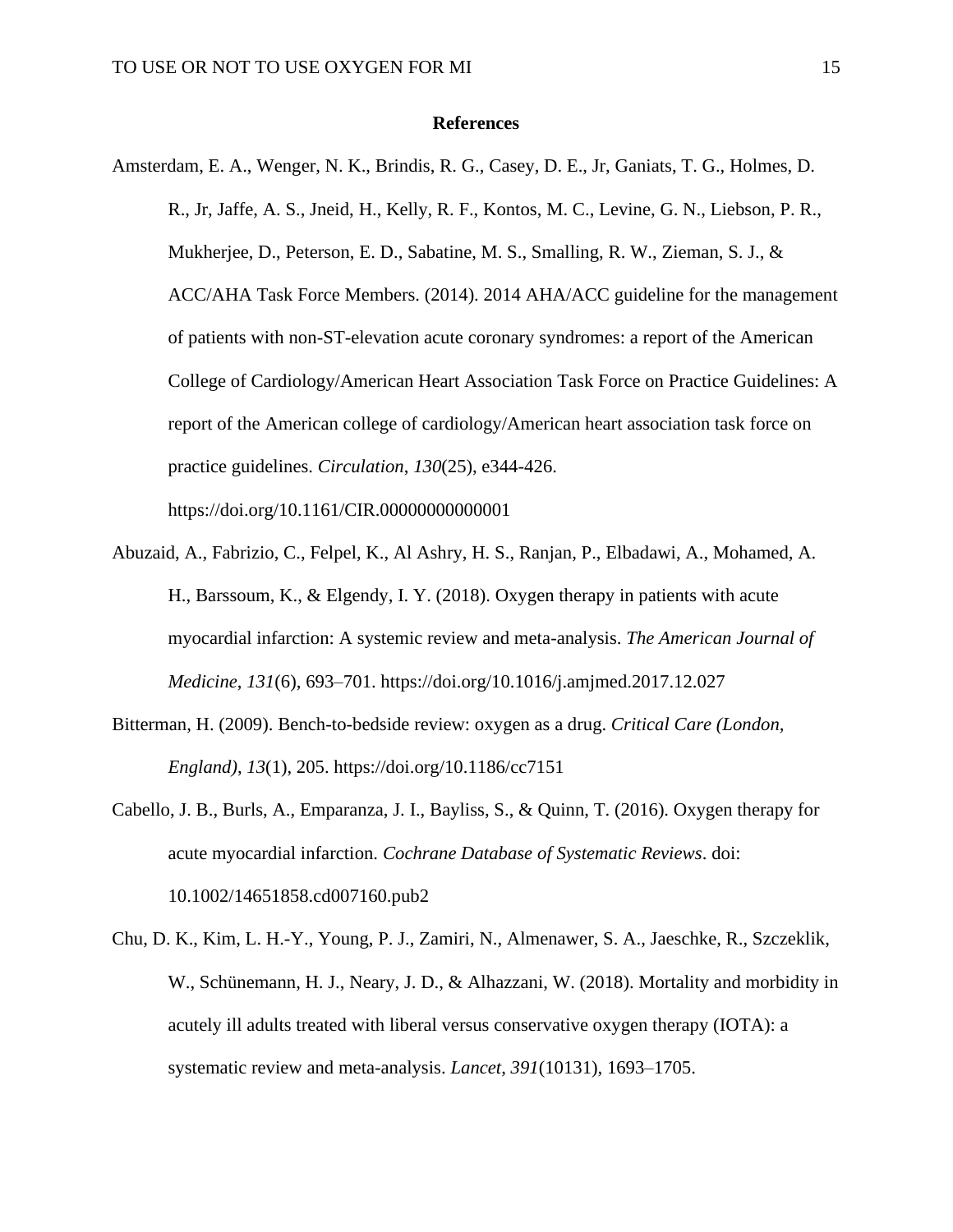https://doi.org/10.1016/S0140-6736(18)30479-3

- Cowper, P. A., Knight, J. D., Davidson-Ray, L., Peterson, E. D., Wang, T. Y., Mark, D. B., & TRANSLATE-ACS Investigators. (2019). Acute and 1-year hospitalization costs for acute myocardial infarction treated with percutaneous coronary intervention: Results from the TRANSLATE-ACS registry. *Journal of the American Heart Association*, *8*(8), e011322. https://doi.org/10.1161/JAHA.118.011322
- Girardis, M., Busani, S., Damiani, E., Donati, A., Rinaldi, L., Marudi, A., Morelli, A., Antonelli, M., & Singer, M. (2016). Effect of conservative vs conventional oxygen therapy on mortality among patients in an intensive care unit: The oxygen-ICU randomized clinical trial. *JAMA: The Journal of the American Medical Association*, *316*(15), 1583. https://doi.org/10.1001/jama.2016.11993
- *Hosp. Readmission reduction*. (n.d.). Cms.Gov. Retrieved April 3, 2022, from [https://www.cms.gov/Medicare/Quality-Initiatives-Patient-](https://www.cms.gov/Medicare/Quality-Initiatives-Patient-%09Assessment-Instruments/Value-Based-Programs/HRRP/Hospital-Readmission-Reduction-Program) Assessment-Instruments/Value-Based-Programs/HRRP/Hospital-Readmission-Reduction-Program
- Hofmann, R., Witt, N., Lagerqvist, B., Jernberg, T., Lindahl, B., Erlinge, D., … DETO2X-SWEDEHEART Investigators (2018). Oxygen therapy in ST-elevation myocardial infarction. *European heart journal*, *39*(29), 2730–2739.
- Li, W.-F., Huang, Y.-Q., & Feng, Y.-Q. (2018). Oxygen therapy for patients with acute myocardial infarction: a meta-analysis of randomized controlled clinical trials: A metaanalysis of randomized controlled clinical trials. *Coronary Artery Disease*, *29*(8), 652– 656. https://doi.org/10.1097/MCA.0000000000000659
- Melnyk, B. M., & Fineout-Overholt, E. (2015). *Evidence-based practice in nursing and healthcare: A guide to best practice*. Philadelphia, Pa. etc.: Wolters Kluwer.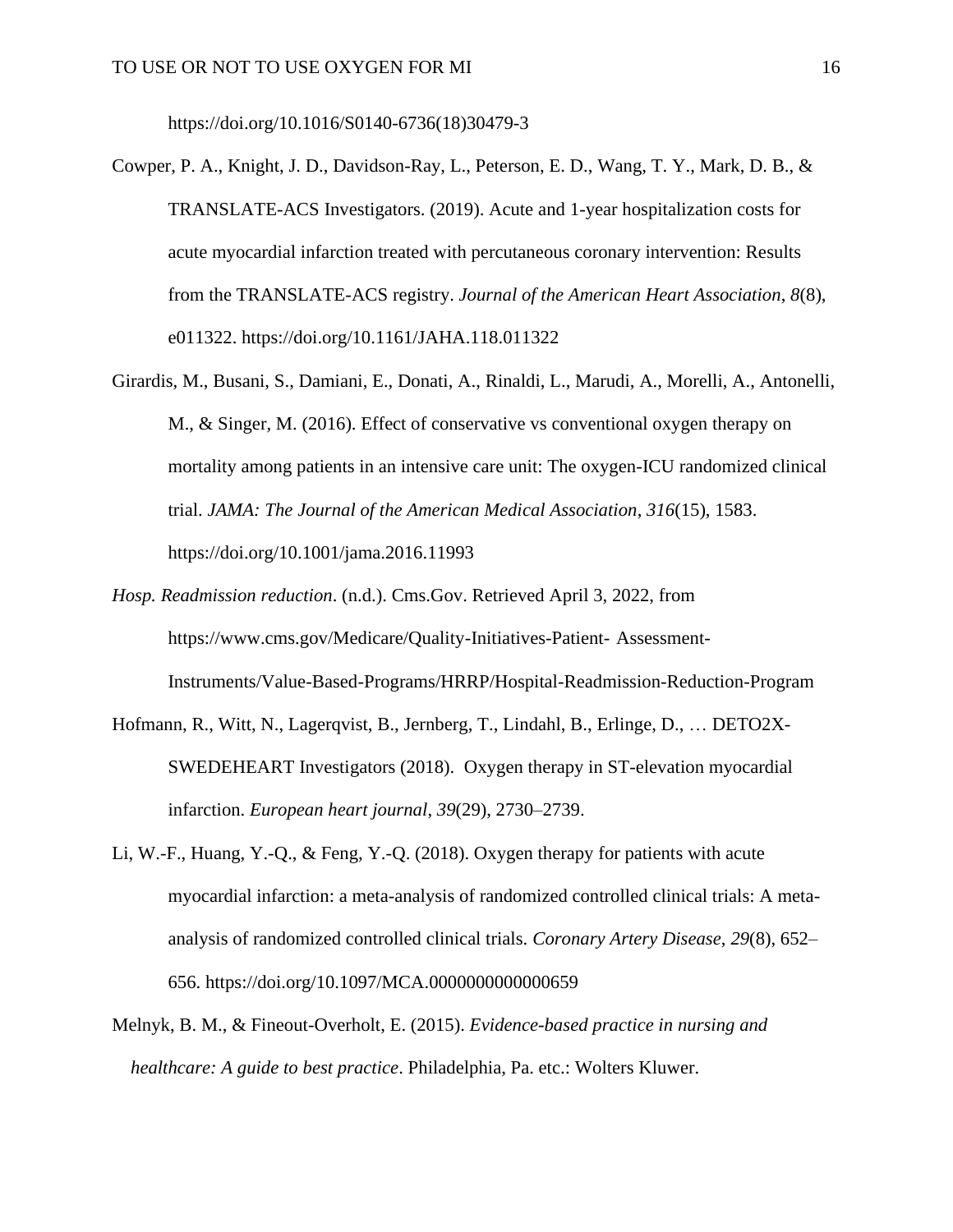Nehme, Z., Stub, D., Bernard, S., Stephenson, M., Bray, J. E., Cameron, P., Meredith, I. T., Barger, B., Ellims, A. H., Taylor, A. J., Kaye, D. M., Smith, K., & AVOID Investigators (2016). Effect of supplemental oxygen exposure on myocardial injury in elevation myocardial infarction. *Heart (British Cardiac Society)*, *102*(6), 444– 451. <https://doi-org.ezproxy.uttyler.edu/10.1136/heartjnl-2015-308636>

- Ni, Y.-N., Wang, Y.-M., Liang, B.-M., & Liang, Z.-A. (2019). The effect of hyperoxia on mortality in critically ill patients: a systematic review and meta analysis. *BMC Pulmonary Medicine*, *19*(1), 53. <https://doi.org/10.1186/s12890-019-0810-1>
- O'Connor, R. E., Al Ali, A. S., Brady, W. J., Ghaemmaghami, C. A., Menon, V., Welsford, M., & Shuster, M. (2015). Part 9: Acute coronary syndromes: 2015 American heart association guidelines update for cardiopulmonary resuscitation and emergency cardiovascular care. *Circulation*, *132*(18\_suppl\_2).

<https://doi.org/10.1161/cir.0000000000000263>

- Ranchord, A. M., Argyle, R., Beynon, R., Perrin, K., Sharma, V., Weatherall, M., … Beasley, R. (2012). High-concentration versus titrated oxygen therapy in ST-elevation myocardial infarction: A pilot randomized controlled trial. *American Heart Journal*, *163*(2), 168–175. doi: 10.1016/j.ahj.2011.10.013
- Raut, M. S., & Maheshwari, A. (2016). Oxygen supplementation in acute myocardial infarction: To be or not to be? *Annals of Cardiac Anaesthesia*, *19*(2), 342–344. <https://doi.org/10.4103/0971-9784.179594>
- Rodgers, C., Brown, T., & Hockenberry, M. (2019). Implemeting Evidence in Clinical Settings. In B. M. Melnyk & E. Fineout-Overholt (Eds.), *Evidence- based practice in nursing and healthcare: A guide to best practice* (4th ed., pp. 314–337). Lippincott Williams and